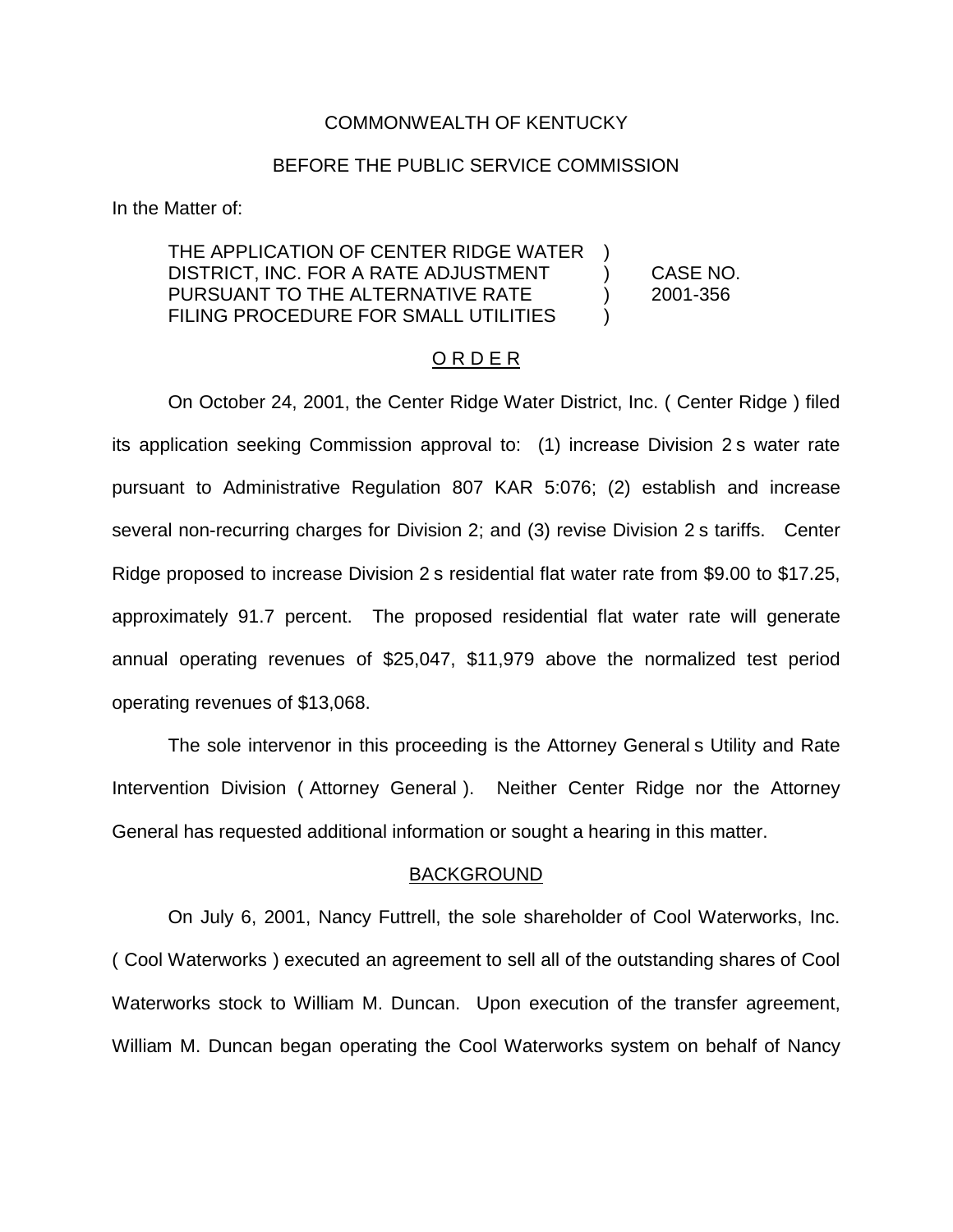Futtrell and filed for Commission approval of the transfer.<sup>1</sup> By its Order of October 3, 2001, the Commission granted approval for the transfer of Cool Waterworks stock to William M. Duncan and the subsequent transfer of assets to Center Ridge. Upon receiving Commission approval, Center Ridge began operating the Cool Waterworks system as Division 2.

## TEST PERIOD

Center Ridge states that it did not receive the invoices or journals to support Cool Waterworks calendar year 2000 operations at the time of the transfer. In addition, Center Ridge claims that due to the previous owner s inability to provide adequate service, the calendar year 2000 operations do not adequately reflect the future costs that will be incurred in operating Division 2. Given that the financial records are not available for Commission Staff to review, and that the test-period operations do not reflect the future operating costs, the Commission grants Center Ridge s motion to treat its application as an initial rate case.

## PROJECTED REVENUES AND EXPENSES

Center Ridge projected annual operating revenues and expenses for Division 2 of \$13,068 and \$23,762 respectively. Upon review of Center Ridge s projections, the Commission is of the opinion that they are generally proper and reasonable and, therefore, they have been accepted as filed.

<sup>&</sup>lt;sup>1</sup> Case No. 2001-207, The Transfer of All Outstanding Stock of Cool Waterworks, Inc. to William Duncan and Subsequent Transfer of Utility Assets to Center Ridge Water District, Inc., Order issued October 3, 2001.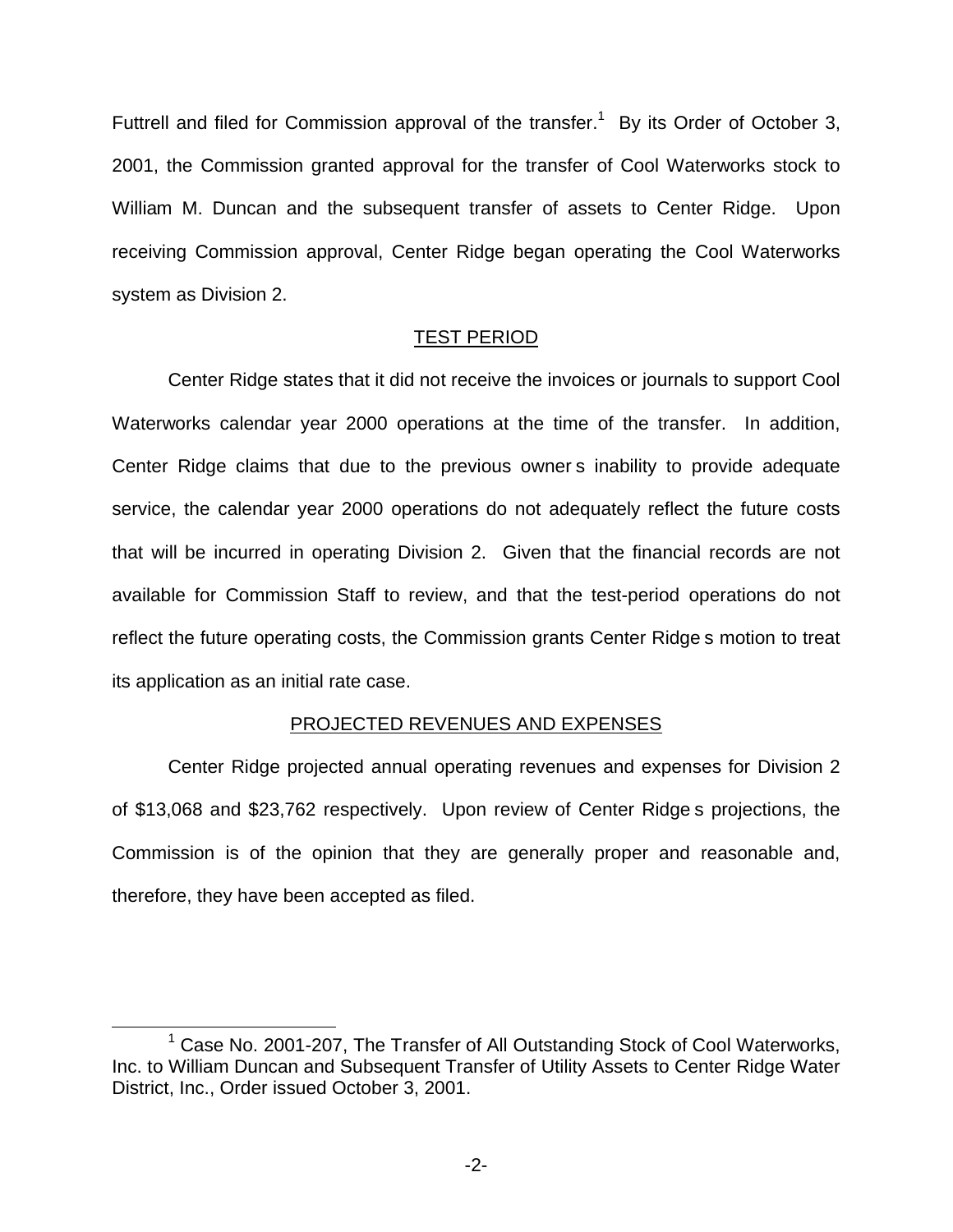#### REVENUE REQUIREMENT

Center Ridge s requested rates, when combined with the projected operations for Division 2, produce an operating ratio of 94.9 percent.<sup>2</sup> When using the operating ratio method for determining a revenue requirement that is fair, just, and reasonable, the Commission generally allows a ratio of 88 percent. Since Center Ridge does not have an actual full year of operations for Division 2, it is difficult to accurately estimate or project operating revenues and expenses. Given that Center Ridge s requested rates produce a projected positive cash flow of  $$1,497<sup>3</sup>$  the Commission finds that the rates are reasonable.

The Commission is concerned that once Center Ridge has operated Division 2 for a period of time, Division 2 s rates will not provide the surplus necessary to cover operating expenses and equity growth. After one year from the date of this Order, Center Ridge shall file an income statement, along with any pro forma adjustments, in sufficient detail to demonstrate that the rate approved herein for Division 2 is sufficient to meet its operating expenses and to provide a reasonable return to Center Ridge s owner.

<sup>&</sup>lt;sup>2</sup> \$8,237 (Operating Expenses)  $\div$  \$9,360 (Operating Revenue) = 88%.

| $3$ Requested Revenue Requirement  |        | 25.047 |
|------------------------------------|--------|--------|
| Less: Pro Forma Operating Expenses | $\sim$ | 23,762 |
| Add: Depreciation Expense          |        | 212    |
| Net Cash Flow                      |        | 1.497  |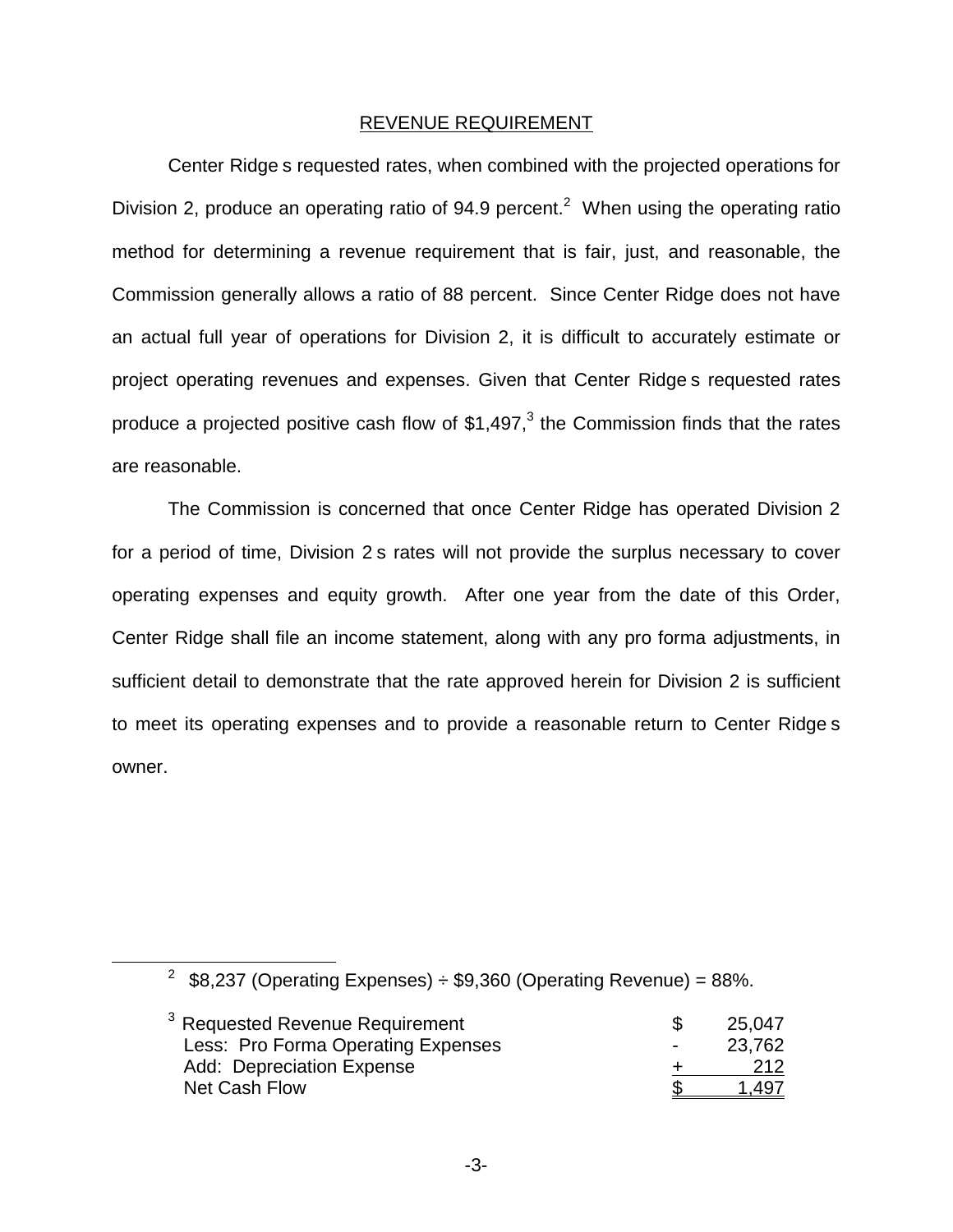## TARIFF AND NON-RECURRING CHARGES

Center Ridge requested Commission approval of its revised tariff for Division 2, which includes the following non-recurring charges:

| Connection Charge            | \$350.00  |
|------------------------------|-----------|
| <b>Reconnection Charge</b>   | \$ 350.00 |
| <b>Returned Check Charge</b> | 20.00     |
| Late Payment Penalty         | 10%       |

Upon review of the revised tariff and cost justification provided by Center Ridge in its application, the Commission finds that the revised tariff and non-recurring charges are reasonable.

## IT IS THEREFORE ORDERED that:

1. The rate and nonrecurring charges proposed by Center Ridge for Division 2 and contained in Appendix A are approved for service rendered by Center Ridge on and after the date of this Order.

2. The revised tariff proposed by Center Ridge for Division 2 is approved for service rendered by Center Ridge on and after the date of this Order.

3. One year from the date of this Order, Center Ridge shall file for Division 2 an income statement, along with any pro forma adjustments, in sufficient detail to demonstrate that the rate approved herein is sufficient to meet its operating expenses and to provide a reasonable return to Center Ridge s owner.

-4-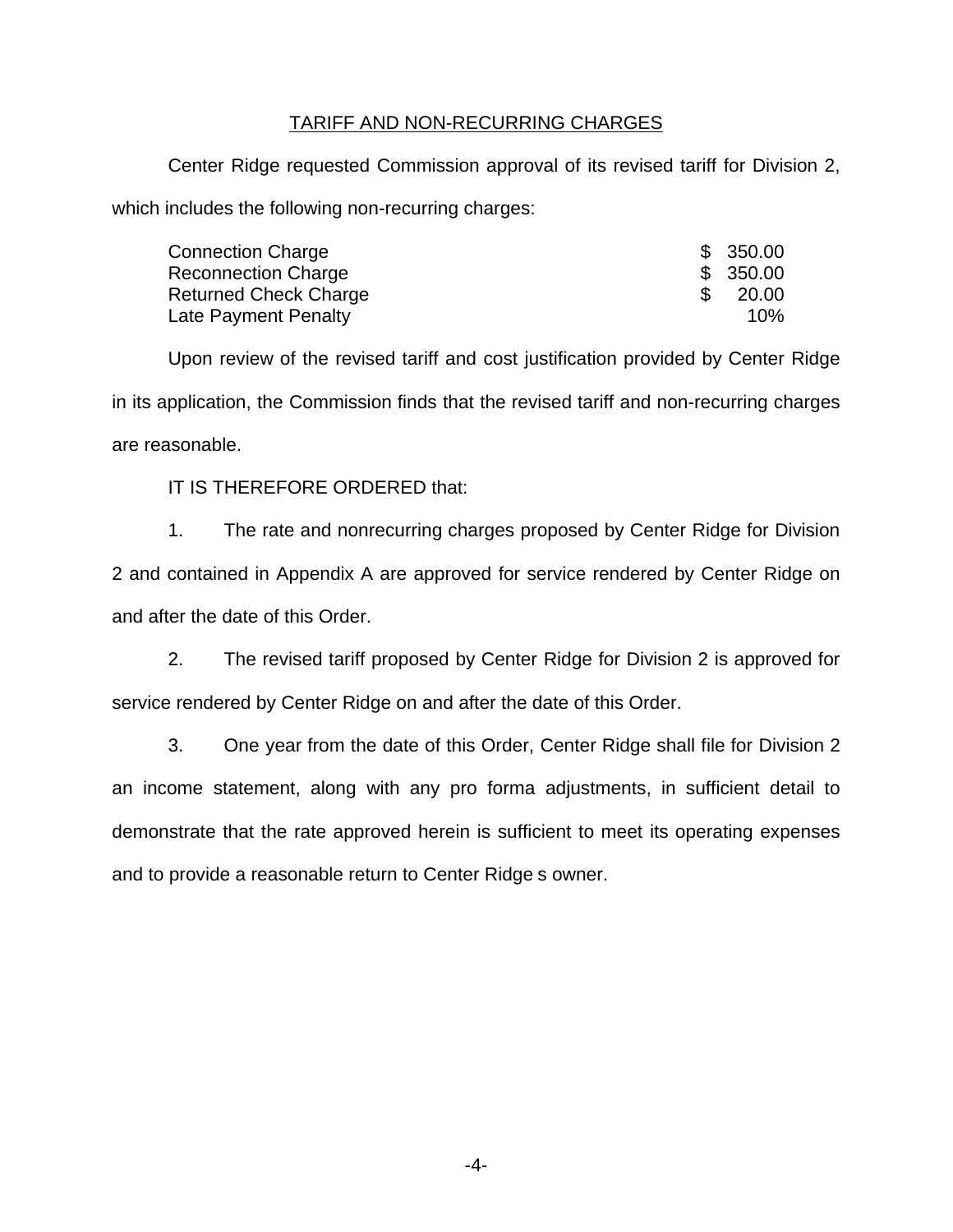Done at Frankfort, Kentucky, this 1<sup>st</sup> day of February, 2002.

By the Commission

ATTEST:

Thomas  $\frac{1}{\sqrt{2}}$ Executive Director